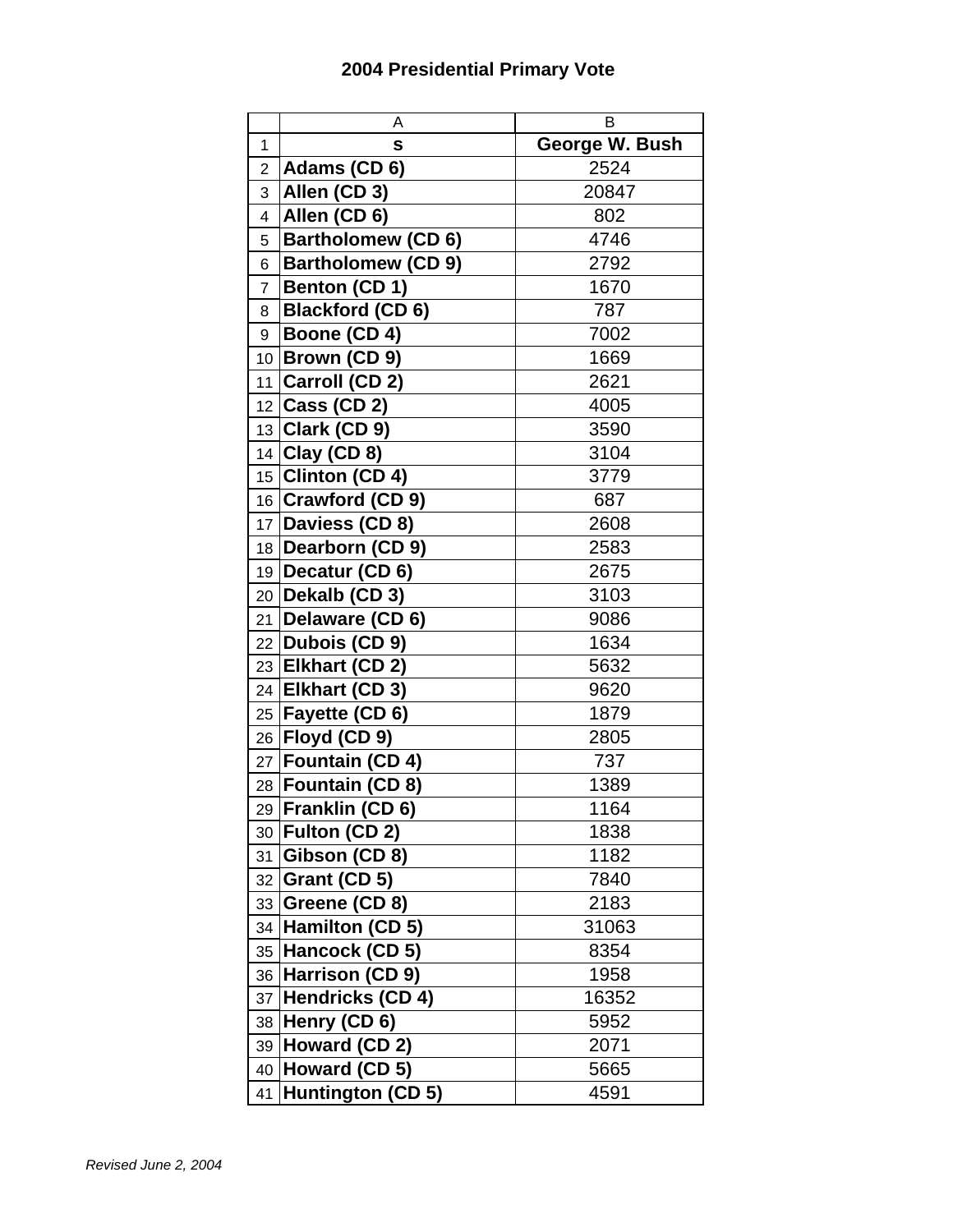## **2004 Presidential Primary Vote**

|      | A                             | в              |
|------|-------------------------------|----------------|
| 1    | S                             | George W. Bush |
| 42 I | Jackson (CD 9)                | 2709           |
| 43   | Jasper (CD 1)                 | 3009           |
|      | 44 Jay (CD 6)                 | 2234           |
|      | 45 Jefferson (CD 9)           | 1852           |
|      | 46 Jennings (CD 9)            | 2342           |
|      | $47$ Johnson (CD 4)           | 13069          |
|      | 48 <b>Johnson (CD 5)</b>      | 909            |
|      | 49 Johnson (CD $6$ )          | 1310           |
|      | 50   Knox (CD 8)              | 2281           |
| 51   | Kosciusko (CD 3)              | 7919           |
|      | 52 LaGrange (CD 3)            | 3049           |
|      | $\overline{53}$ Lake (CD 1)   | 10799          |
|      | 54   LaPorte (CD 2)           | 4462           |
|      | 55   Lawrence (CD 4)          | 5037           |
|      | 56 Madison (CD 6)             | 12055          |
|      | 57 Marion (CD 4)              | 4614           |
|      | 58 Marion (CD 5)              | 20276          |
|      | 59 Marion (CD 7)              | 33968          |
|      | 60 Marshall (CD 2)            | 3794           |
| 61   | Martin (CD 8)                 | 719            |
| 62   | Miami (CD 5)                  | 4424           |
|      | 63 Monroe (CD 4)              | 2222           |
|      | 64 Monroe (CD 9)              | 4540           |
| 65   | Montgomery (CD 4              | 6115           |
|      | 66 Morgan (CD 4)              | 7432           |
|      | 67 Newton (CD 1)              | 1527           |
| 68   | Noble (CD 3)                  | 3716           |
|      | 69 <b>Ohio (CD 9)</b>         | 555            |
|      | 70 Orange (CD 9)              | 2995           |
|      | 71 Owen CD 8)                 | 1862           |
|      | 72 Parke (CD 8)               | 2459           |
|      | 73 Perry (CD 9)               | 1068           |
| 74   | Pike (CD 8)                   | 935            |
|      | $\overline{75}$ Porter (CD 1) | 4832           |
|      | 76   Porter (CD 2)            | 1667           |
| 77   | Posey (CD 8)                  | 1087           |
|      | 78 Pulaski (CD 2)             | 1697           |
|      | 79 Putnam (CD 8)              | 4815           |
| 80   | Randolph (CD 6)               | 3513           |
| 81   | <b>Ripley (CD 9)</b>          | 2084           |